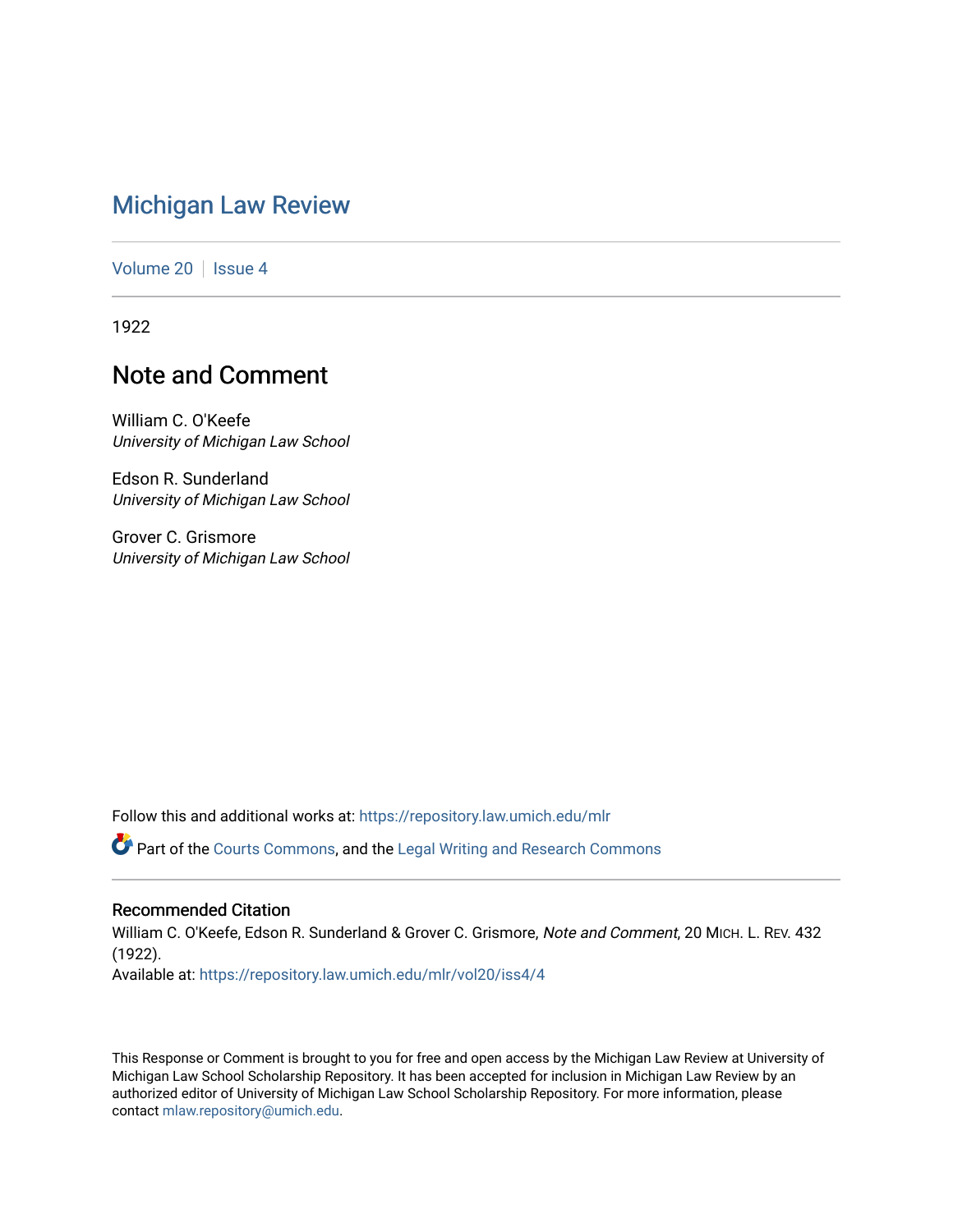# **MICHIGAN LAW REVIEW**

PUBLISHED MONTHLY DURING THE ACADEMIC YEAR, EXCLUSIVE OF OCTOBER, BY THE **LAW SCHOOL OF THE UNIVERSITY OF MICHICAN**

**SUBSCRIPTION PRICE \$2.50 PER YEAR. 50 CENTS PER NUMBER**

JOHN BARKER WAITE, EDITOR-IN-CHIEF

ASSOCIATE EDITORS

RALPH W. AIGLER **BURKE SHARTEL** 

HENRY M. BATES EDWIN **D.** DICKINSON

**EDSON** R. **SUNDERLAND**

**STUDENTS,** APPOINTED BY THE FACULTY

| CYRIL E. BAILEY, of Michigan         | ARTHUR F. NEEF. of Michigan        |
|--------------------------------------|------------------------------------|
| D. HALE BRAKE, of Michigan           | WILLIAM C. O'KEEFE, of Michigan    |
| FREDERICK D. CARROLL, of Michigan    | Louis A. PARKER, of Iowa           |
| ELWYN G. DAVIES, of Ohio             | MILTON J. SALLWASSER, of Indiana   |
| EDWARD C. P. DAVIS, of Michigan      | GEORGE SELETTO, of Illinois        |
| PAUL W. GORDON, of Illinois          | EDWIN B. STASON, of Iowa           |
| LEO W. KUHN, of Kansas               | CHARLES E. TURNER, of Illinois     |
| GEORGE E. LONGSTAFF, of South Dakota | THOMAS J. WHINERY, of Michigan     |
| CLYDE Y. MORRIS, of New Mexico       | FREDERICK F. WYNN. of North Dakota |
|                                      |                                    |

#### NOTE AND COMMENT

TAXATION-INTERNAL REVENUE ACT.-Under the federal Revenue Act of i921 the taxable profit or deductible loss on sales of stock, bonds and other property is the actual profit or loss, if the purchase was after February I, 1913. Act, § 2o2 (a). The tax payer (other than a corporation) may, however, at his option, pay a flat tax of **1232%** on his profit, provided he has held the property more than two years, and provided further that he first deducts losses on other property, and provided further, that his total **tax is** at least *1232%* of his total net income. See Act, **§** 206.

If the purchase was before March **I, 1913,** the taxable profit is the actual profit, but not more than the profit compared with March I, 1913, and the deductible loss is the actual loss, but not more than the loss as compared with March I, 1913. The following rules show the application of the Act, using \$1 as the original cost.

(I) Original cost **\$I;** value 1913, **\$2;** selling price \$3-result, \$r taxable profit. Act § 202 (b) (I). Or the taxpayer may pay 121/2% flat as stated above. Under the prior Act, trust estate stock worth \$561,798.oo, March **I, 1913,** and' sold for \$1,28o,996 in **1917** shows a taxable profit for the difference. *Merchants L. & T. Co. v. Smietanka,* **255 U. S.** *509* **(1921).** Where a cor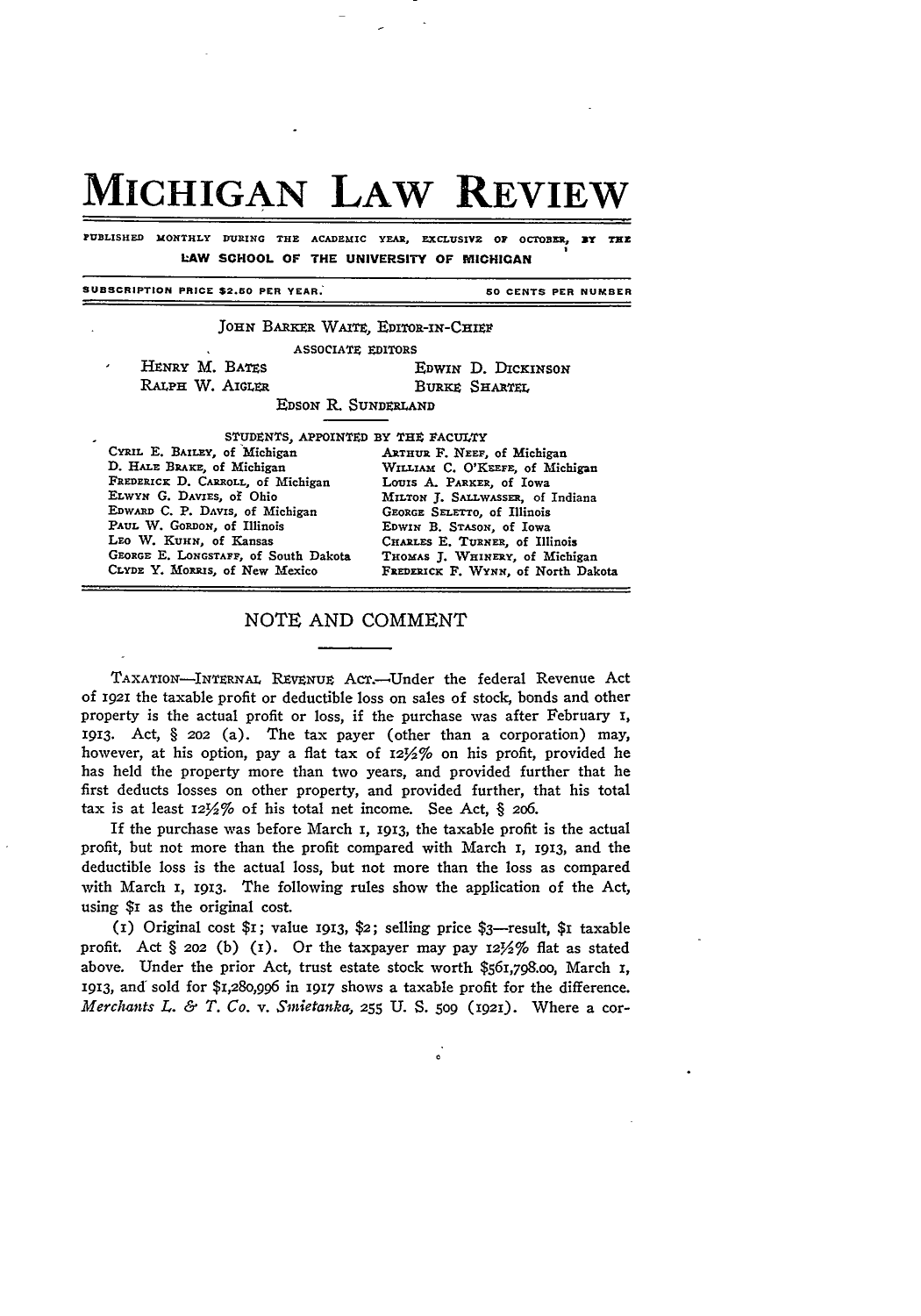poration sells its assets in 1917 for **\$6,ooo** more than their value March **i, i913,** plus additions, less depreciation, the \$6,ooo is taxable. *Eldorado Coal Co. v. Mager,* **255 U. S. 522 (1921).** Stock bought in **1912** for **\$5oo;** worth **\$695** March **I,** 1913, and sold for **\$13,931** shows a taxable profit of \$13,236. *Goodrich v. Edwards,* **255 U. S. 527** (1921).

(2) Original cost \$i; value **1913** fifty cents; selling price \$2-result, taxable profit \$i. See § **202 (b)** referring back to (a). Or the taxpayer may pay **1212%** flat as stated above. Under the prior Act, stock purchased for **\$231,300** in **19o2;** worth \$I64,48o March **I,** 1913; and sold for \$276,150 in 1916 showed a taxable profit **of \$44,850.** *Walsh v. Brewster,* **255 U. S. 536 (i92I).**

(3) Original cost  $x_i$ ; value 1913  $x_i$ ; selling price  $x_i$ -result, no taxable profit. See § **202** (b) (3).

(4) Original cost \$1; value 1913 \$2; selling price \$2-result, no taxable profit. See § **202** (b) (3). Under the prior Act, even though on liquidation the stockholders get twice what they invested, yet if the selling price was not more than the value on March **I, 1913,** there is no tax. *Lynch v. Turrish,* **247** U. **S. 221 (1918).**

(5) Original cost \$i; value 1913, **\$2;** selling price \$i-result, no taxable profit or deductible loss. See § **202** (b) referring back to (a). Under the prior Act there is no taxable profit on stock bought in i9o9 and sold at the same price in 1916, even though the value was less on March **I, 1913.** *Walsh v. Brewster,* **255** *U.* **S.** 536 **(i921).**

(6) Original cost \$i; value 1913, fifty cents; selling price **75** centsresult, no deductible loss or taxable profit. See § **202** (b) (2). Under the prior Act stock received in exchange in 1912 for stock then worth \$291,6oo; worth \$148,635 March **I,** 1913, and sold for \$269,346 in 1916 shows no taxable profit. *Goodrich v. Edwards,* **255 U. S.** *527* **(192).**

**(7)** Original cost \$i; value **1913,** fifty cents; selling price \$I-result, no deductible loss. See § **202 (b)** (2) and (a).

**(8)** Original cost **\$i;** value **1913,** fifty cents; selling price fifty centsresult, no deductible loss. See § **2o2 (b)** (2).

**(9)** Original cost **\$i;** value **1913,** fifty cents; selling price twenty-five cents-result, deductible loss **of 25** cents. See § **202 (b) (2).**

(io) Original cost \$i; value **1913,** \$2; selling price **50** cents-result, deductible loss **of 50** cents. See § **202 (b)** referring back to (a).

CONSTITUTIONAL, LAw-TAxATION-INCOME **AS** PROPtRTY.-The words "property" and "income" are of such character that it is difficult to confine them within the inflexible boundaries of strict definitions. It has been stated that "a tax on incomes is not a tax on property, and a tax on property does not embrace incomes." BLACK **ON** INCOMES, (Ed. 3) § 36. In *Raymer v. Trefry,* (Mass. 1921), **132** N. **R. 190,** under a statutory proceeding, complaint was made for the abatement of an income tax assessed at the rate of **2Y%** per annum in respect of income received as associate professor in Harvard University. The Massachusetts constitution, Amendment *44,* puts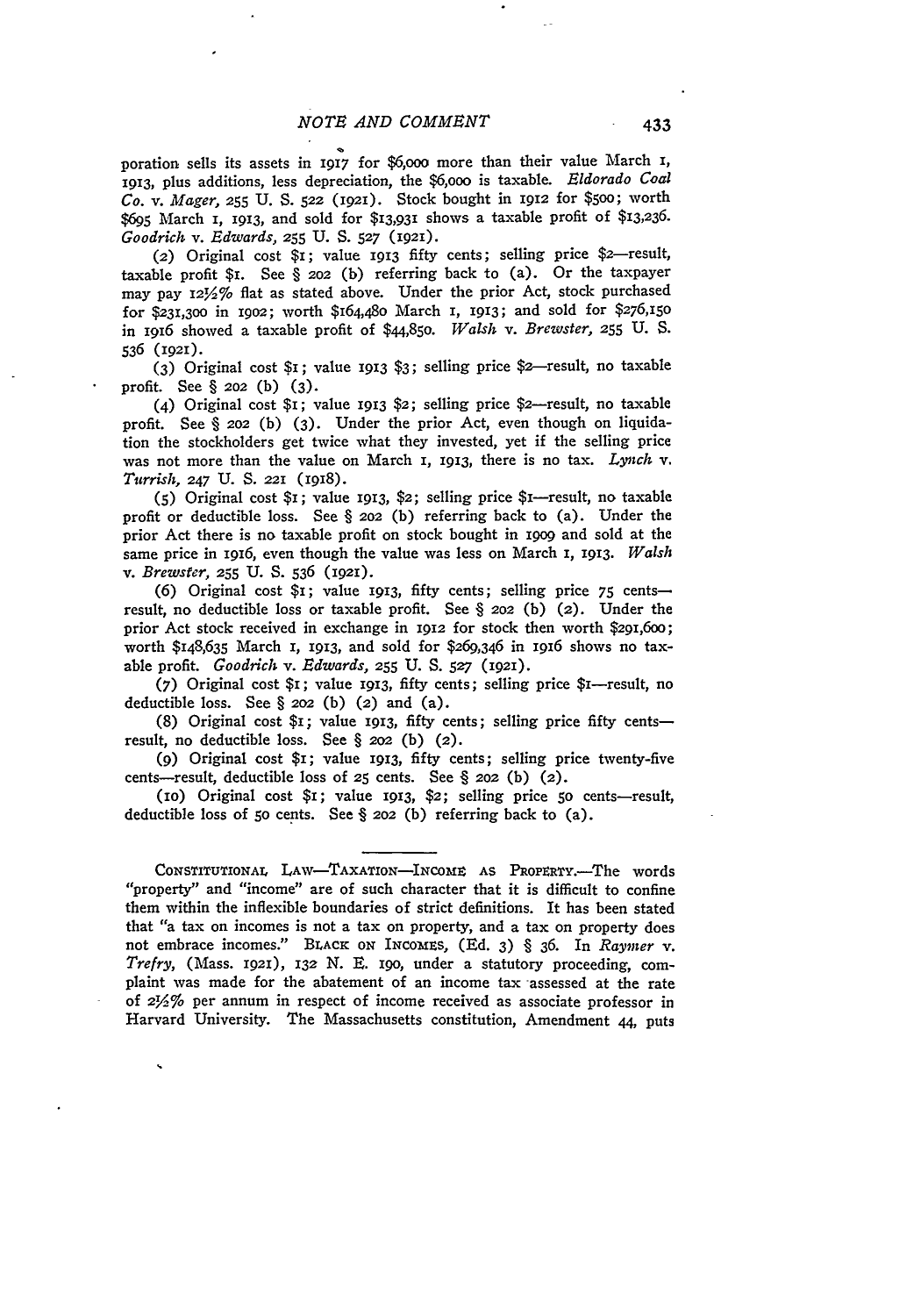income in two classes for purpose of taxation, and then reads: "The General Court may tax income not derived from property at a lower rate than income derived from property." Complainant contended that as income derived from annuities was taxed only  $I\frac{1}{2}\%$ , income not derived from property could be taxed no more than income derived from property (annuities) under the above provision. The court held the tax valid, saying: "Salary is income derived from property." It takes the position that "property" is to be considered in its broadest sense, and as contracts of labor and service are protected under the constitution as property rights, citing *Bogni v. Perotti,* 224 Mass. 152, the income from such property rights, *salary,* is also property. On the proposition that salary is income there seems to be no dispute. "Income," as defined by Mr. Webster, is "that gain which proceeds from labor, business, property, or capital of any kind; as **\* \* \*** the proceeds of professional business, **\* \* \*** salary." Webster's Int. Dic. 745, cited in *Mundy v. Van Hoose,* **lO4** Ga. 292, **299.** Salary is income. *White v. Koehler, 7o N.* J. Law 526. Is income in this sense, then, derived from property? What constitutes property within the meaning of the Massachusetts constitution? The court holds that property is a word of large import, and includes even contracts of service, and hence income derived from such contracts is derived from property and under the former decisions of the same court is property. *Opinion of Justices,* 220 Mass. 613, 624. "The word 'property' literally taken, is *nomen generalissimun,* but it is not always so used." *Wells Fargo Co. v. Mayor,* **207** Fed. 871, 876. It "extends to every species of valuable right and interest." *Watson v. Boston,* **209** Mass. 18, **23.** It "includes everything which goes to make up one's wealth or estate." *Carlton v. Carlton,* **72** Me. **115.** "Labor or the right to labor is as much property as land or money." *Jones v. Leslie,* 61 Wash. io7. "But not in the sense that it can be liable to a property tax." *State v. Wheeler, 14x N. C.* **773.** "Property is the right and interest which one has in land and chattels to the exclusion of others." Bouvier, citing **17** Johns. (N. Y.) 283. For further definitions see WORDS **AND PHRASES,** "Property."

Property has not only a broad general meaning, but also a more limited significance. Although it may be broad enough to cover the right to work, the question before the Massachusetts court is the same question that the Georgia court answered in *Savannah v. Hartridge,* 8 Ga. **23,** 28, saying: "The point to be decided is, not whether income may not possibly be comprehended under the general name of 'property,' but *whether such is its meaning, and such was the design of the Legislature, in this Act?"* The objections to the decision are that the framers of the constitutional amendment may not have used the word in its general sense when referring to incomes, and "it is a cardinal principle of constitutional construction to give to a constitution and its provisions, the meaning, if possible of ascertainment, intended by its framers." *Laird v. Sins,* 16 Ariz. 521, 524. Under the view of the Massachusetts court there is practically nothing of value that is not property and as all income is derived from something of value, tangible or intangible, all income therefore is derived from property, and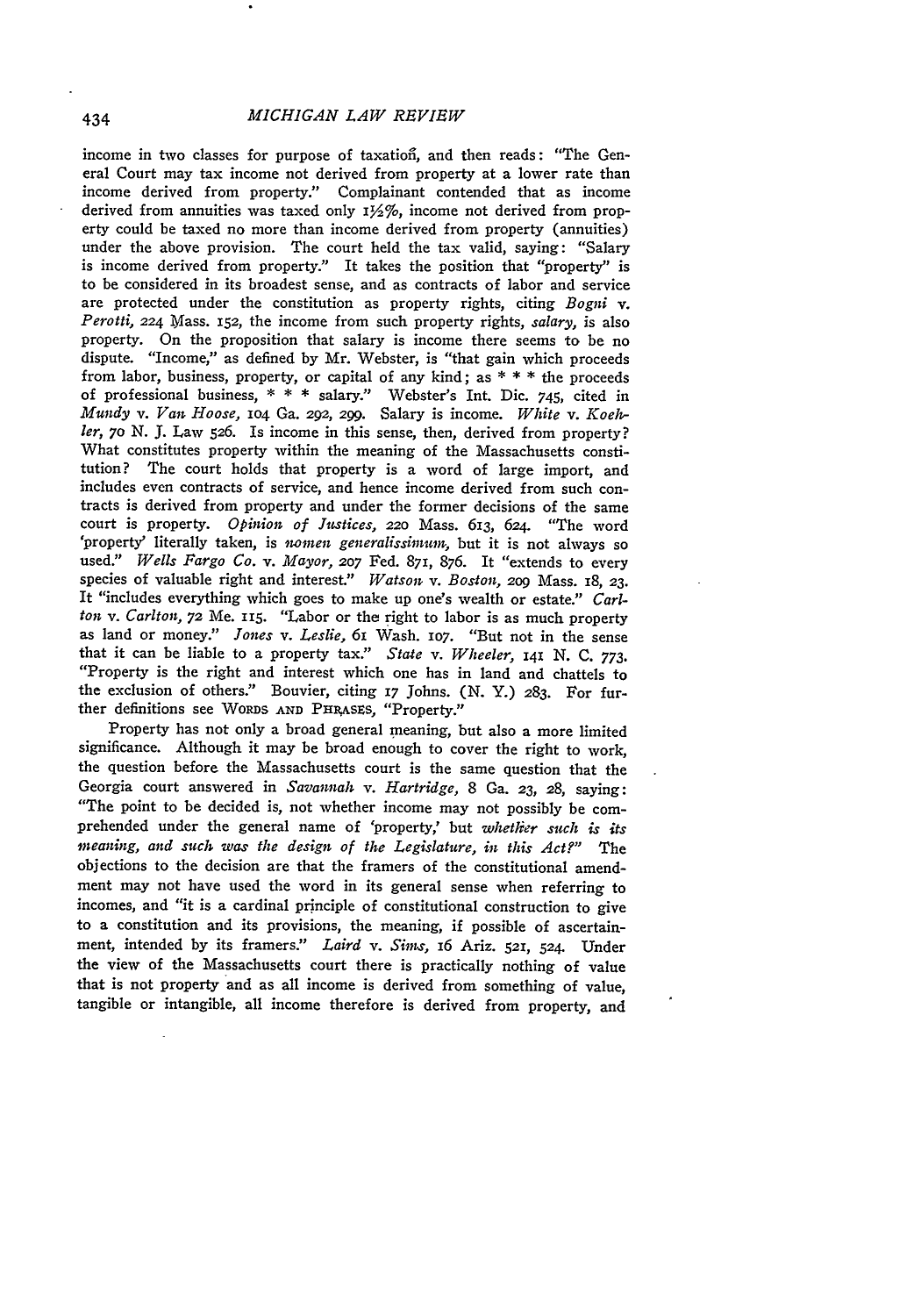the provision relating to income not derived from property, is nullified for it has nothing to be effective upon. **By** the court's construction of the word "property" the classification in the constitution is practically eliminated. It would seem more logical to say that the framers of the provision used "property" in a more limited sense, and did intend to make such a classification of incomes as their words indicate. "The words of the amendment are to be construed in such a way as to carry into effect what seems to be the reasonable purpose of the people in adopting them." *Attorney General v. Methiuel,* **236** Mass. 564. There is also the objection that the income is not derived from the contract of service, but from performance under the contract. The contract gives a right to render services, but the right to compensation, to the income, comes into being **by** performance,-by rendering services, and hence although the contract is property, the income is not derived from that contract of service, but is the product of the services themselves. The question remaining is whether the services are property. **"A** man's right to labor, **\* \* \*** or practice a lawful profession, may not be taken away from him or be restricted **by** any act of the State, **not** within its police powers, such act being considered a deprivation of property within the constitutional inhibition, State or Federal. Such cases are far from saying, however, that services actually rendered under such a contract are themselves property. It is one thing to say that a man's right to engage or sell his services may, for the purposes of its protection, be considered a species of property,-and quite another to assert that services actually rendered by one pers6n to another are to **be** considered property in order to enlarge remedies for collecting the debt. The right to labor is one thing,the service itself is quite a different thing." *Gleasont v. Thaw,* 185 Fed. 345.

Although the Massachusetts case seems to have gone a greater length than any other in its use of the word "property," it is supported by *Eliasberg Bros. Co. v. Grimes,* 2o4 Ala. 492, holding that income is property within the meaning of the Alabama constitutional provision limiting the rate to a certain percentage of the value of the state's taxable property, and by *State v. Pinder,* 3o Del. 416, holding that income is property within the meaning of a provision in the Delaware constitution. But in *Waring v. Savannah,* 6o Ga. **93,** it was held that income was not property within the meaning of a constitutional provision that taxes must be uniform. In *Glasgow v. Rowse,* 43 Mo. 479, an income tax was considered not a tax upon property within the meaning of a constitutional provision requiring taxation on property to be in proportion to its value, and in 1918 this decision was followed in construing another income tax statute, but by a court divided four to three. *Ludlow-Saylor Wire Co. v. Wollbrinck,* **275** Mo. **339.** In the *Income Tax Cases,* 148 Wis. 456, the court held that property was one thing-income another. See also *Opinion of Justices, 77* **N.** H. 611; *Wilcox v. Commissioners,* **1O3** Mass. 544; **1I A.** L. R. 313, *Note; WoRDs* **AND** PHRAsis, First and Second Series, *Income, Property.*

From this brief review of the cases, it is apparent that the words are of such a general character, so flexible in their significance, that their true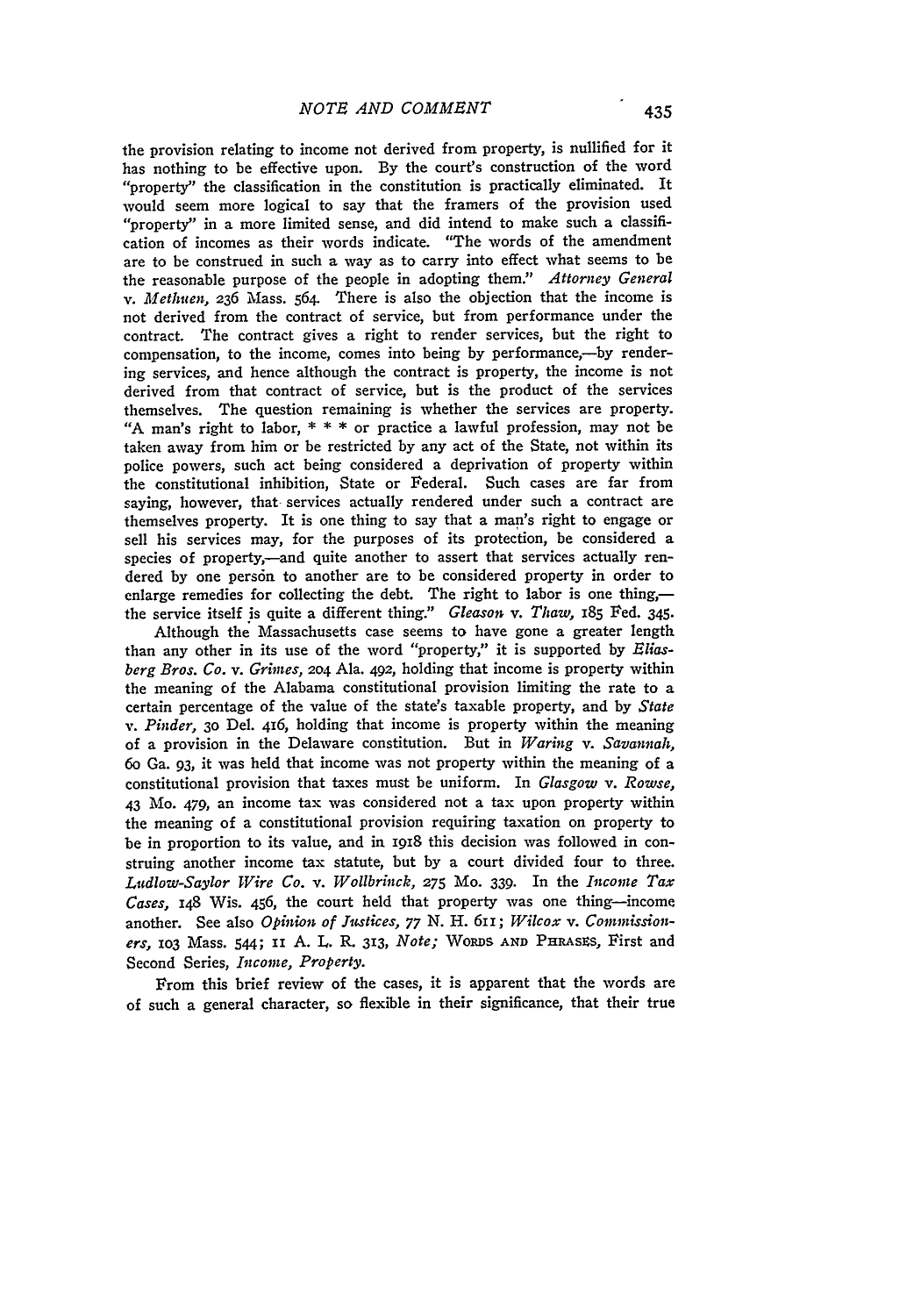meaning can only be determined by a decision of the highest appellate court arrived at after a full consideration of the purpose of the provision, the context, the history of the Constitution, and the intent of the Constitutional Convention, the Legislature, and the people. W. C. O'K.

DECLARATORY JUDGMENTS.-The subject of declaratory judgments has received a great deal of attention in the United States during the last few years, and the interest aroused has resulted in the enactment of statutes in a considerable number of states authorizing courts to declare the rights of parties in cases where relief of the conventional sort is inadequate, inconvenient or impossible. Such judgments may now be obtained in California, St **I92I,** ch. 463; Connecticut, P. A. **i92I,** ch. 258; Florida, Laws **1919,** No. 75; Hawaii, Laws 1921, Act *162;* Kansas, Laws **1921,** cl. 168; New Jersey, Laws 1915, ch. **116,** Sec. *7;* New York, Laws 1920, ch. **925,** See. 473; Wisconsin, Laws *1919,* ch. *242.*

Following the suggestion first appearing in this Review (16 MICH. L. REVIEW 69, December 1917) the Michigan legislature passed the first general act in this country giving courts of law and equity authority to render such judgments. PUB. AcTS, 1919, No. 150; 17 MICH. L. REV. 688. But when the first case under the new act came' before the supreme court of Michigan the court itself raised the question of its constitutionality, and invited briefs from the attorney general and from some of the known supporters of the statute, upon the question whether it conferred upon the-courts non-judicial functions. And in the opinion which the court rendered upon the -ase referred to, the statute was held to be vulnerable on the point sugge  $id_i$ and it was declared to be unconstitutional, Justices Sharpe and Clark dissenting. *Anway v. Grand Rapids Ry. Co.,* 211 Mich. **592.** See comment on this case in 19 MICH. L. REV. 86, and 30 YALE L. JOUR. 161, and an article severely criticising it in 5 MINN. L. REV. 172, entitled DECLARATORY JUDG. MENT, by JAMES SCHOONMAKER of the St. Paul bar.

After the decision in the *Anway* case, the legislature of Kansas, undaunted by the adverse action of the Michigan supreme court, enacted the Michigan Declaratory Judgment Act as a Kansas statute, using for the most part the exact provisions of the Michigan act, but adding the phrase "in cases of actual controversy," which did not appear in the Michigan law. See the text of this statute and comment thereon in 19 MICH. L. REV. 537.

Pursuing the course taken in Michigan, a constitutional attack was made on the Kansas law in the first case which arose under it. *State ex rel. Hopkins v. Grove* (Kan. *1921)* **2O** Pac. 82. By a remarkable coincidence this case was almost identical with the *Anway* case in Michigan. In the Michigan case the court was asked to declare whether the plaintiff had a right to enter into a contract which was possibly prohibited by a penal statute. In the Kansas case the court was asked to declare whether the defendant had a right to enter into an office from -which he was possibly prohibited by a penal statute. In neither case had the party taken any legal step toward the questionable act,-in Michigan he had not entered into the contract, in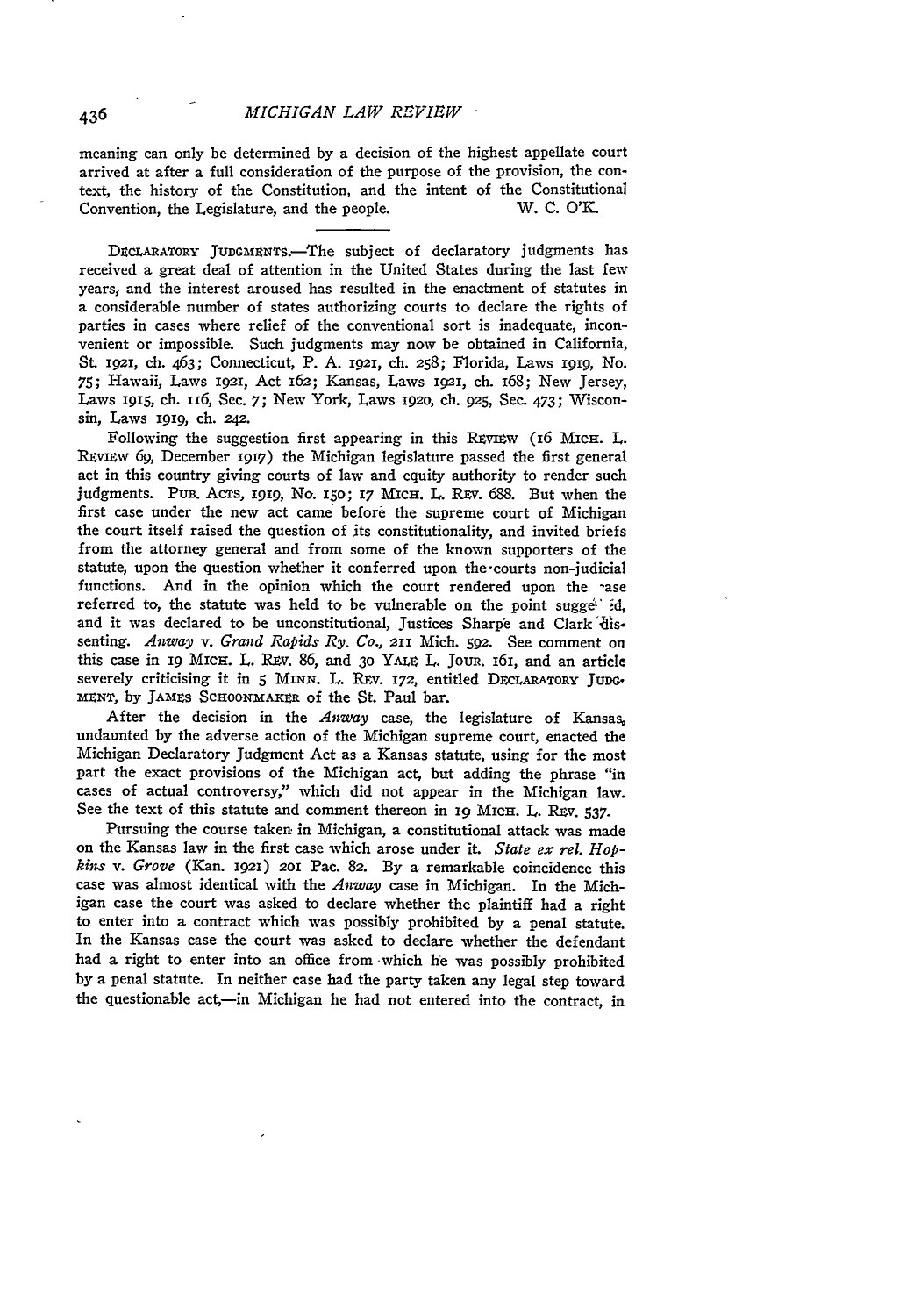Kansas he had not entered upon the office. In each case the party wished an advance ruling by the court before risking the penalty.

The supreme court of Kansas unanimously upheld the validity of the declaratory judgment act and made the declaration asked. They referred to the *Anway* case as setting forth very fully the arguments against and in favor of its validity, in the majority and minority opinions, but deemed it unnecessary to go over the ground there covered. In regard to the view of the majority of the court as expressed in the *Anway* case, the Kansas court said:

"This view appears to us unsound, and to be the result of confusing<br>declaratory judgments with advisory opinions and decisions in moot cases,<br>and perhaps also of an inclination to treat a general practice that has been<br>lo comment on *State v. Allen* in 19 MICH. L. REV. 79.

The supreme court of Kansas has often given convincing demonstration that remedial progress is not incompatible with judicial soundness or constitutional security. The decision just rendered is a further proof that the American system of judicial supervision of legislation can be made workable<br>in a land of rapid social development. E.R.S.

S CIFIC PERFORMANCE AT LAW—RECOVERY OF FULL AMOUNT OF MATURED<br>INSTALLMENT IN SPITE OF PRIOR REPUDIATION.—Every now and then one finds<br>an illustration of what might with propriety be called judicial myopia,—an<br>inability of behind it, with results which to the man in the street are apt, not without reason, to appear to lack that element of justice and common sense that has reason, to appear to lack that element of justice and common sease that has<br>ever been the proud boast of the Common Law. In *George W. Blanchard*<br> $\φ$  Sons Co. v. American Realty Co. (N. H., 1921), 115 Atl. 4, P and D<br>en in the abandonment and when the time for payment of the third installment<br>arrived brought suit to recover the full amount thereof. It was held that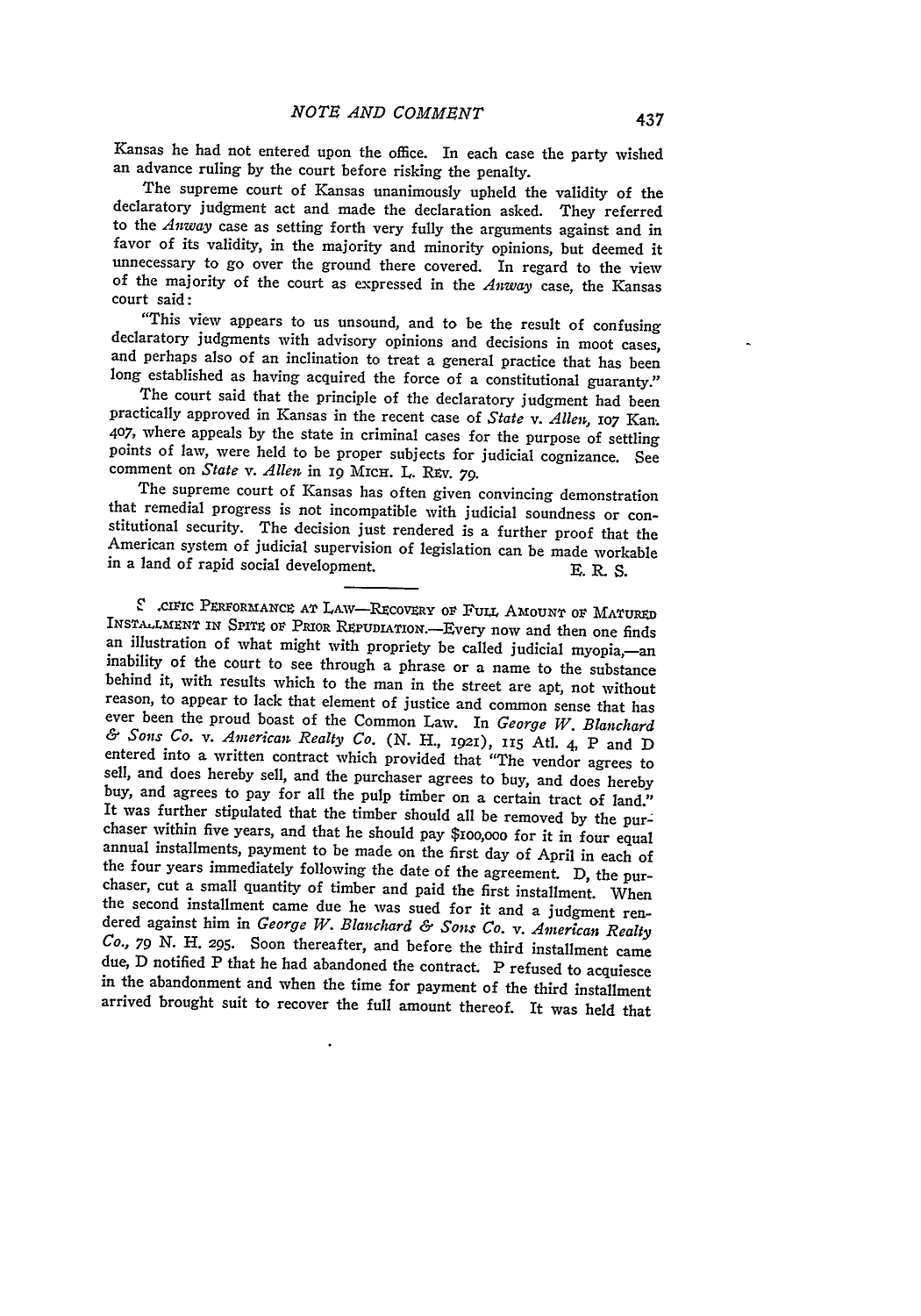since the written contract was not under seal it could not, in view of the New Hampshire statute (P. S. c. 137, sec. 3), transfer any title to or interest in the trees; that what D got was a mere "license" to enter, cut trees and by that act acquire title to them; that the fact that he did not choose to exercise his license could not deprive P of his right to the full contract price since, "when the contract was executed nothing remained to be done by the plaintiff."

Even the most superficial analysis seems to indicate that the court's position is an inconsistent and untenable one. It has apparently misled itself by the use of the "convenient and seductively obscure" word, license,-a word which is commonly used indiscriminately with any one of a number of separate and distinct connotations. Among other things it may be used to refer to a mere gratuitous permission to go upon land, revocable at the pleasure of the land-owner and not imposing- any duties whatsoever upon him. See *Nowlin Lumber Co. v. Wilson,* **ii9** Mich. 406; *Houston v. Laffee,* <sup>46</sup>**N.** H. **505.** Or it may refer to a so-called permission, or right or series of rights to go upon land, acquired by contract, with a correlative contractual duty or series of contractual duties devolving upon the landowner Such a contract creates no rights or interest in the land, as the phrase is, and consequently the licensor has the power to break it by withdrawing the permission. However, such withdrawal of permission renders him liable to an action for damages for breach of contract (see *Wood v. Leadbitter, 13* M. & W. 838; *King v. David Allen & Sons, Billposting, Ltd.,* [i916] 2 **A.** C. 54; **13** MicH. L. REv. 4oi) or perhaps to a suit in equity for specific performance if the remedy at law is inadequate. See *Hurst v. Picture Theatres* Ltd., [1915] I K. B. I. That such a contract is not fully performed by the licensor until the full period for which the permission is given has expired seems too clear for argument. It may be true, as stated by the court in the principal case, that the mere fact that the seller still has certain negative obligations does not prove that the contract is still executory (citing *Fletcher v. Peck,* 6 Cranch 87, **137),** yet a more complete *non sequitur* could not be well imagined than to say that from this it follows that one to whom negative obligations alone attach has therefore fully performed his contract. In *McCrea v. Marsh,* 12 Gray 211, **212-213** it is said, *semble,* "Assuming that the plaintiff, by purchase of the ticket from the defendant, obtained permission to enter the family circle in the Howard Athenaeum, in his own person, and occupy a place there during the exhibition, yet it was 'only an executory contract.' It was a license legally revocable, and was revoked before it was in any part executed." See also *Buensle v. Newport Amusement Astm., <sup>29</sup>* R. I. **23;** *Kerrison v. Smith,* [1897], L. R. 2 Q. B. 445. Again it may be used to mean what is called an irrevocable permission to go upon land, acquired either by a contract to convey or by an ineffectual attempt to convey an interest in land, construed as a contract to convey. Such contracts are specifically enforcible in equity and create an equitable interest which, in principle at least, is not distinguishable from an easement or a profit, as the case may be. *Duke of Devonshire v. Eglin,* **14** Beav.-530; *Ashelford v.*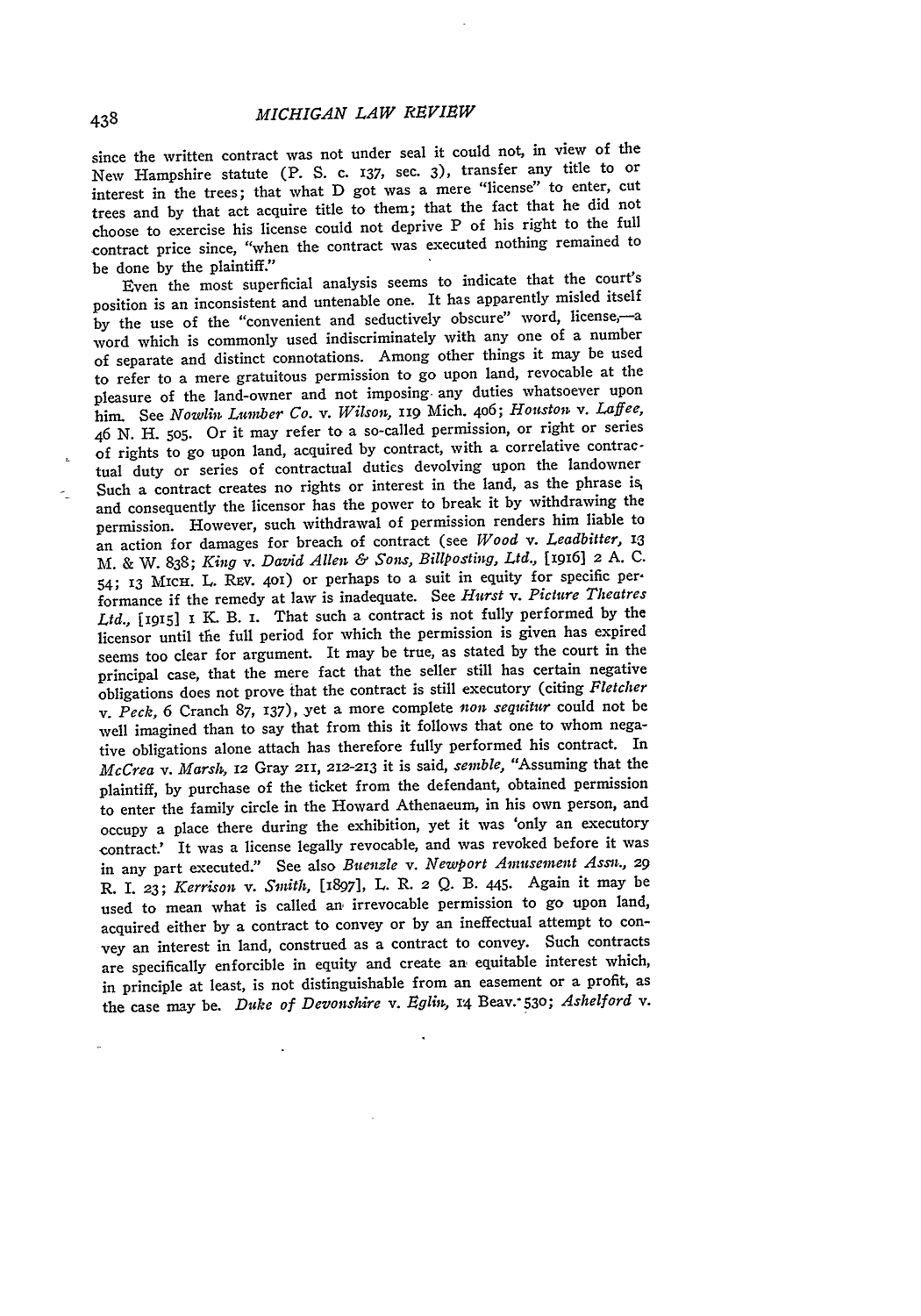*Willis,* 194 Ill. 492. In such a case also it seems quite clear that the licensor has not fully performed his contract in any true sense until the conveyance has been executed, unless we are willing to admit what the court in the principal case seems expressly to deny, *viz.,* that an interest in land may be created without a grant. It must be admitted that this is the effect of some<br>of the cases, but in them there is present an element not present here, viz.,<br>a promissory estoppel. See *Rerick* v. *Kern*, 14 S. & R. 267; *Rut* **[Ed.** 2], sec. 349d.

The court in the principal case, cavalierly and with a vagueness characteristic of cases involving licenses, fails to determine the exact nature of the rights acquired by D. That a correct solution of the problem involved depends upon such a determination as well as upon other factors, must be apparent. If the contract is to be interpreted as one intended to assure the grant of a profit, then we have the case of a contract to convey in which the money is to be paid in installments at definite dates, no time being set for making the conveyance. If to this situation we should apply rule num- ber one laid down by Sergeant Williams in his note to *Pordage v. Cole, i* Wm. Saund. 319i, we should have to say that the promises to pay are absolute and independent, and that therefore P is entitled to recover the full amount of each installment as it matures, no matter what happens. How-<br>ever, it is doubtful whether this rule would be regarded as uniformly applicable by a modern court since it is often in conflict with the underlying theory of dependency of promises. See  $e$ .  $g$ . Taul v. Bradford, 20 Tex. 261. But cf. *Busch v. Stromberg-Carlson Tel. Mfg. Co., 217* Fed. 328, **332.** Neither is it reasonable to hold that the promise to pay the last installment and the promise to convey are mutually concurrent conditions, as is usually held in cases involving a contract to convey a fee, *Beecher v. Conradt,* 3 Kernan roS; *Eddy v. Davis, 1i6 N.* Y. 247, for if this construction were placed upon the agreement in the principal case, it would follow that at the time set for conveyance there would no longer be anything to convey, since the last installment was not payable until very near the time when the profit was **by** its terms to come to an end.

The case seems more nearly analogous to those involving a contract to grant a leasehold estate at an, agreed rental payable in installments at fixed dates. In these cases it is quite uniformly held in effect that the execution of the lease is a condition precedent to the right to rent. If the prospective lessee refuses to take a lease the landowner recovers simply the value of his bargain, i. e. the difference between, the agreed rent and the rental value of the premises. *Silva v. Bair,* **141** Cal. **599;** *Post v. Davis,* **7** Kan. App. **217;** *Cleveland v. Bryant, 16* S. C. 634; *Oldfield v. Angeles Brewing & Malting Co., 62* Wash. 260; Ann. Cas. i9r2 **C** io5o and note citing other cases. This is true even though the landlord has not acquiesced in the refusal to take a lease but has permitted the premises to remain vacant expecting to hold the prospective lessee for the rent. See *Oldfield v. Brewing and Malting Co., supra.*